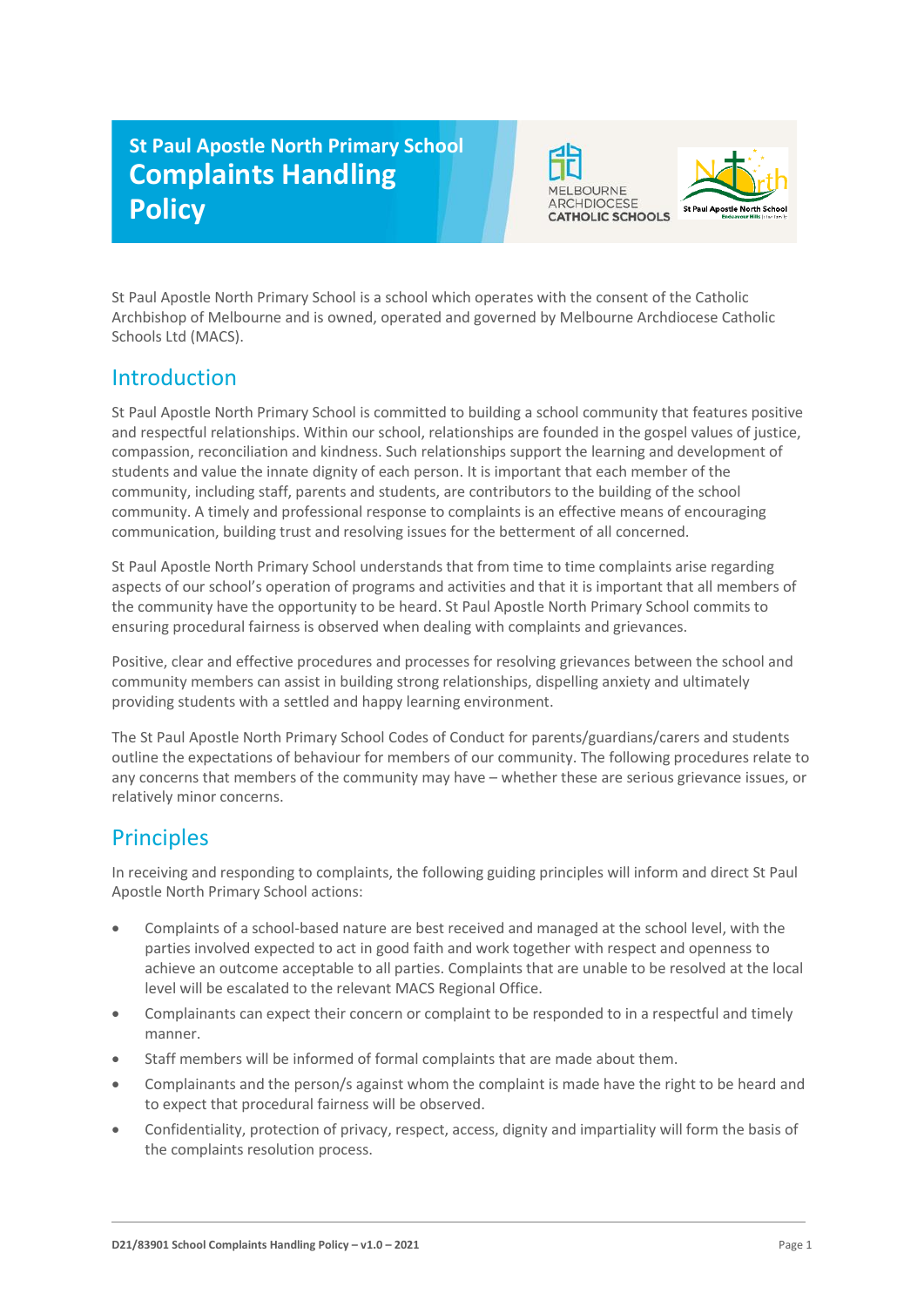- The complaints resolution process will seek to achieve the restoration of good and respectful relationships.
- The best interests of the school community together with the interests of the individual will be taken into account.

### Definition

#### **Complaint**

A complaint is an expression of dissatisfaction with an action taken, decision made, service provided or handling of an issue at a MACS school.

### Providing Feedback to St Paul Apostle North Primary School

St Paul Apostle North Primary School has procedures and processes in place by which parents/guardians/carers and the broader school community can confidently raise concerns in the knowledge that they will be listened to and their concerns will be professionally managed in a timely, confidential and appropriate manner.

Relationships with the school community are important to us. We take complaints raised by parents/guardians/carers and the broader school community seriously. There are many avenues to provide feedback to school staff. These include:

- annual formal parent/guardian/carer survey
- formally scheduled parent/guardian/carer feedback forums
- meetings with the principal or other staff members to express concerns

### Who to Contact to Make a Complaint

The nature of the complaint will determine who is the most appropriate person or body to manage the concerns raised. Complaints should be directed to the St Paul Apostle North Primary School principal in the first instance.

For complaints of a serious nature involving school staff, the following additional information is provided.

#### **Misconduct or serious misconduct**

All complaints of alleged misconduct or serious misconduct by a teacher or staff member should be reported to the principal of St Paul Apostle North Primary School.

Complaints about teachers can also be reported to the Victorian Institute of Teaching (VIT) – the regulator in relation to the registration and investigation of serious misconduct (including conduct which is of a physical or emotional nature) of all teachers in the state of Victoria. If unsure whether the complaint constitutes serious misconduct by a teacher, contact the VIT on 1300 888 067 or [vit@vit.vic.edu.au.](mailto:vit@vit.vic.edu.au)

In some cases, certain actions which involve physical or emotional misconduct, such as unlawful assault or threats to the person, may constitute a criminal offence. These types of offences should be reported to and investigated by the police. Initial consultation with the principal of St Paul Apostle North Primary School may help to determine the appropriate course of action in these circumstances.

### **Child abuse (including sexual offences)**

Complaints of alleged child abuse (including sexual offences) of school students should be reported to the principal of St Paul Apostle North Primary School.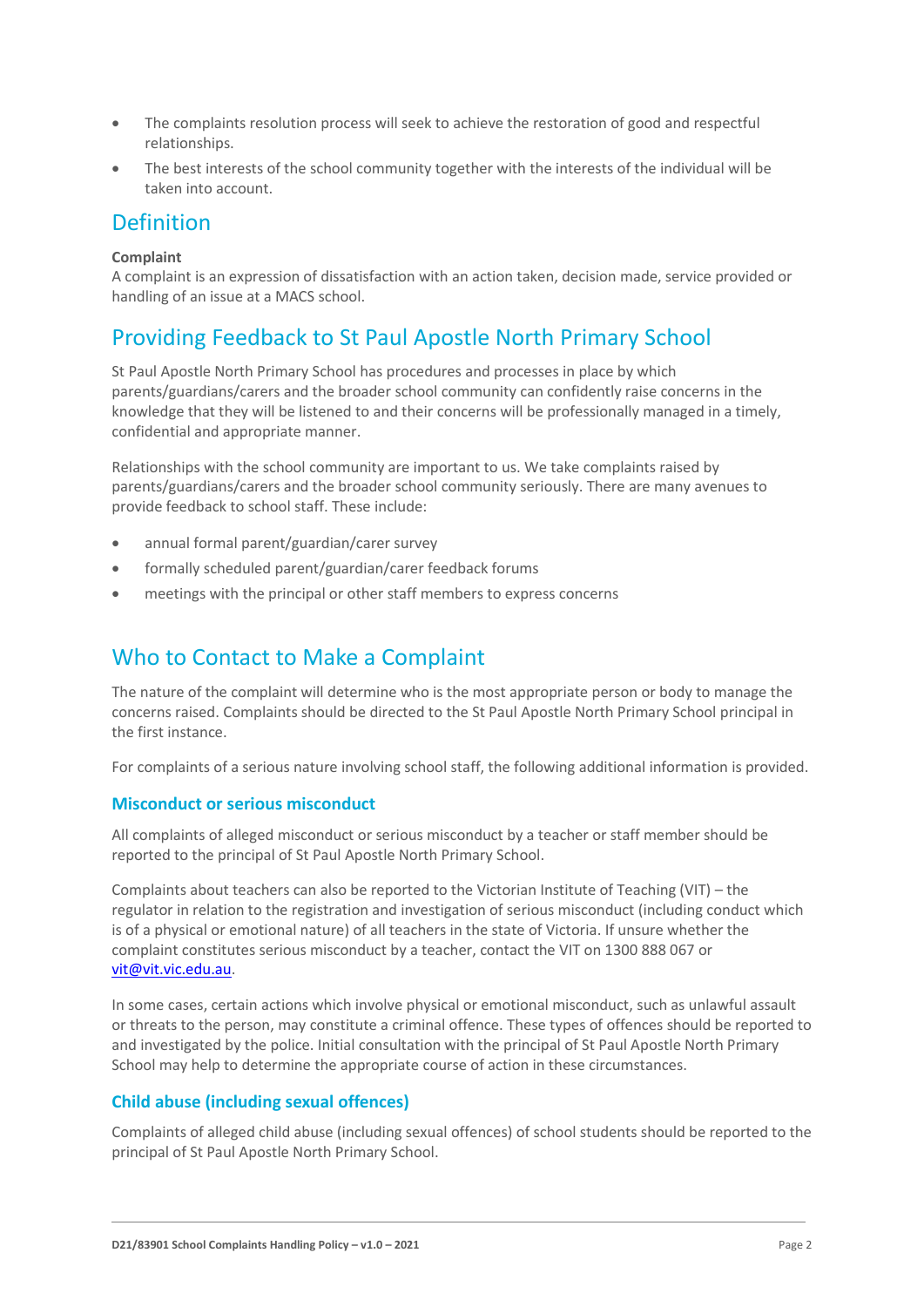There are legal obligations on all adults to report child abuse to police once a reasonable belief is formed that a sexual offence has been committed against a child.

Failure to disclose a sexual offence against a child is a criminal offence under section 327 of the *Crimes Act 1958* (Vic.) (Crimes Act) and applies to all adults (18 years of age and over) in Victoria.

Communication with children under 16 years of age by teachers, staff or any other person to prepare or groom a child for future sexual activity is a criminal offence under section 49M(1) of the Crimes Act and must be reported to the police. The offence of grooming applies to any person aged 18 years or over and does not apply to communication between people who are both under 18 years of age.

#### **Complaints against the principal of St Paul Apostle North Primary School**

In the case of a complaint involving the principal of St Paul Apostle North Primary School, the appropriate MACS Regional General Manager should be informed immediately.

MACS Regional Offices are located in the north, south, east and west of metropolitan Melbourne. Contact details are listed at the end of this policy.

#### **Complaints against the clergy or other persons involved in religious ministry**

If the complaint relates to the clergy or other persons involved in religious ministry with St Paul Apostle North Primary School, the complainant should contact and seek advice from the Professional Standards unit of the Vicar General's Office in the Archdiocese of Melbourne, 383 Albert Street, East Melbourne. Visit [www.melbournecatholic.org](http://www.melbournecatholic.org/) or contact 03 9926 5677. If the person is a member of a religious order, the complainant should also contact the provincial head or professional standards office of that congregation or religious order.

#### **Anonymous complaints**

St Paul Apostle North Primary School endeavours to address and respond to all complaints. In some situations, we may not be able to fully address complaints that are made anonymously or without sufficient detail being provided to enable an inquiry or resolution of the matter. To ensure procedural fairness, respondents have a right to know the particulars of the allegations being made against them and be given an opportunity to respond to them. Where possible, complainants are encouraged to give their names and to be reassured that we will deal with complaints professionally and in accordance with procedural fairness and confidentiality. If the complainant wishes to remain anonymous, it is at the principal's discretion what, if any, action will be taken. Anonymous complaints will be recorded in the same manner that all other complaints are recorded.

#### **Complaints in relation to Information Sharing Schemes**

St Paul Apostle North Primary School is a prescribed Information Sharing Entity (ISE) that may share information under the Child Information Sharing Scheme (CISS) and the Family Violence Information Sharing Scheme (FVISS).

The school, as an ISE, may receive complaints from individuals in relation to its conduct as an ISE under the CISS or FVISS. It may also receive a complaint from another ISE.

The following information is recorded where a complaint is received under the CISS or FVISS:

- the date the complaint was made and received
- the nature of the complaint
- the action taken to resolve the complaint
- the action taken to lessen or prevent the issue from recurring
- the time taken to resolve the complaint
- further action taken if the complaint was not resolved.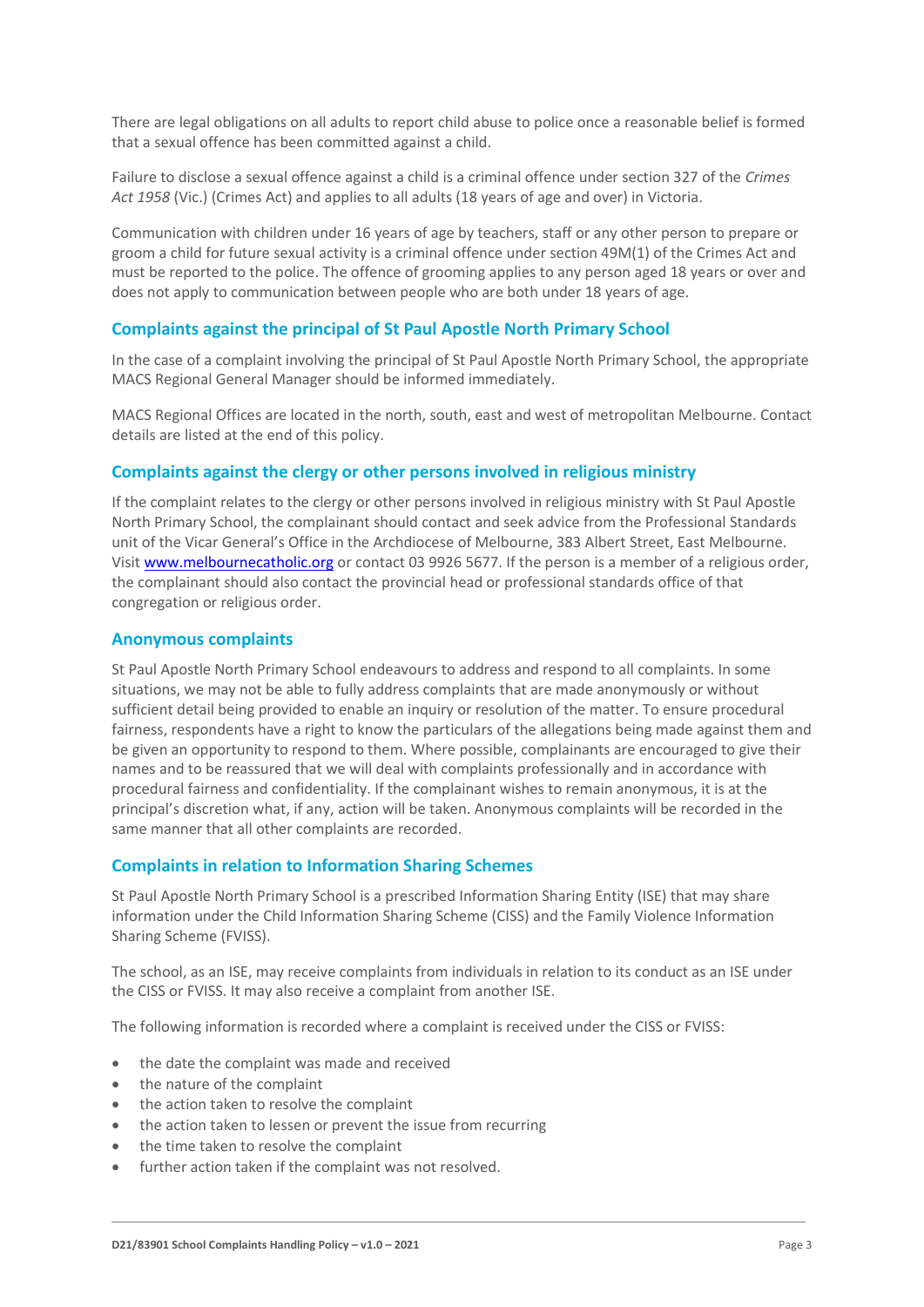### **Complaints relating to reportable conduct**

Legal obligations are imposed on the MACS Head of Entity to report to the Commission for Child and Young People (CCYP), and investigate allegations of reportable conduct, where those allegations are based on a person's reasonable belief that reportable conduct or misconduct involving reportable conduct has occurred. Reportable conduct includes the following:

- sexual offences against, with or in the presence of a child
- sexual misconduct against, with or in the presence of a child
- physical violence against, with or in the presence of a child
- behaviour that causes significant psychological or emotional harm
- significant neglect.

Complaints relating to a reportable conduct allegation which meets the requisite threshold and which involves a MACS employee (which amongst others, can include a teacher, principal, volunteer or contractor) must be reported.

Complaints of reportable conduct in relation to an employee (other than a principal) at a MACS primary school or MACS secondary college should be reported to the principal of the school. Complaints of reportable conduct involving a principal at a MACS primary school or MACS secondary college should be reported to the MACS Regional General Manager.

Further information can be found in the School's Reportable Conduct Policy.

### Procedures for Complaints about Issues at St Paul Apostle North Primary School

St Paul Apostle North Primary School has developed and maintains a fair, effective and efficient complaints-handling procedure so that complaints about events or decisions at St Paul Apostle North Primary School can be addressed. The following steps can guide the procedure in making a complaint about issues arising at St Paul Apostle North Primary School.

### **Clarify the issue**

- Be clear about the topic or issue to be discussed.
- Be mindful of the need to ascertain all the facts relating to the circumstances of the topic or issue.
- Think about what would be an acceptable outcome.
- Check and observe the St Paul Apostle North Primary School complaints handling policy.

#### **Making the complaint**

- Write an appropriate note or email to the relevant person (e.g. classroom teacher) outlining your concerns.
- Make an appointment to speak via phone or in person with the relevant person/s.
- Consider speaking with the St Paul Apostle North Primary School student wellbeing leader, if appropriate.
- Arrange meeting times or phone calls through the St Paul Apostle North Primary School office.
- Ensure the relevant person/s is given a reasonable amount of time to take the steps required to resolve or address the concerns.

#### **Contact the principal or deputy principal**

If the issue remains unresolved after discussion with the relevant person/s at the school, request an appointment, through the St Paul Apostle North Primary School office, to discuss the concern with the principal or deputy principal.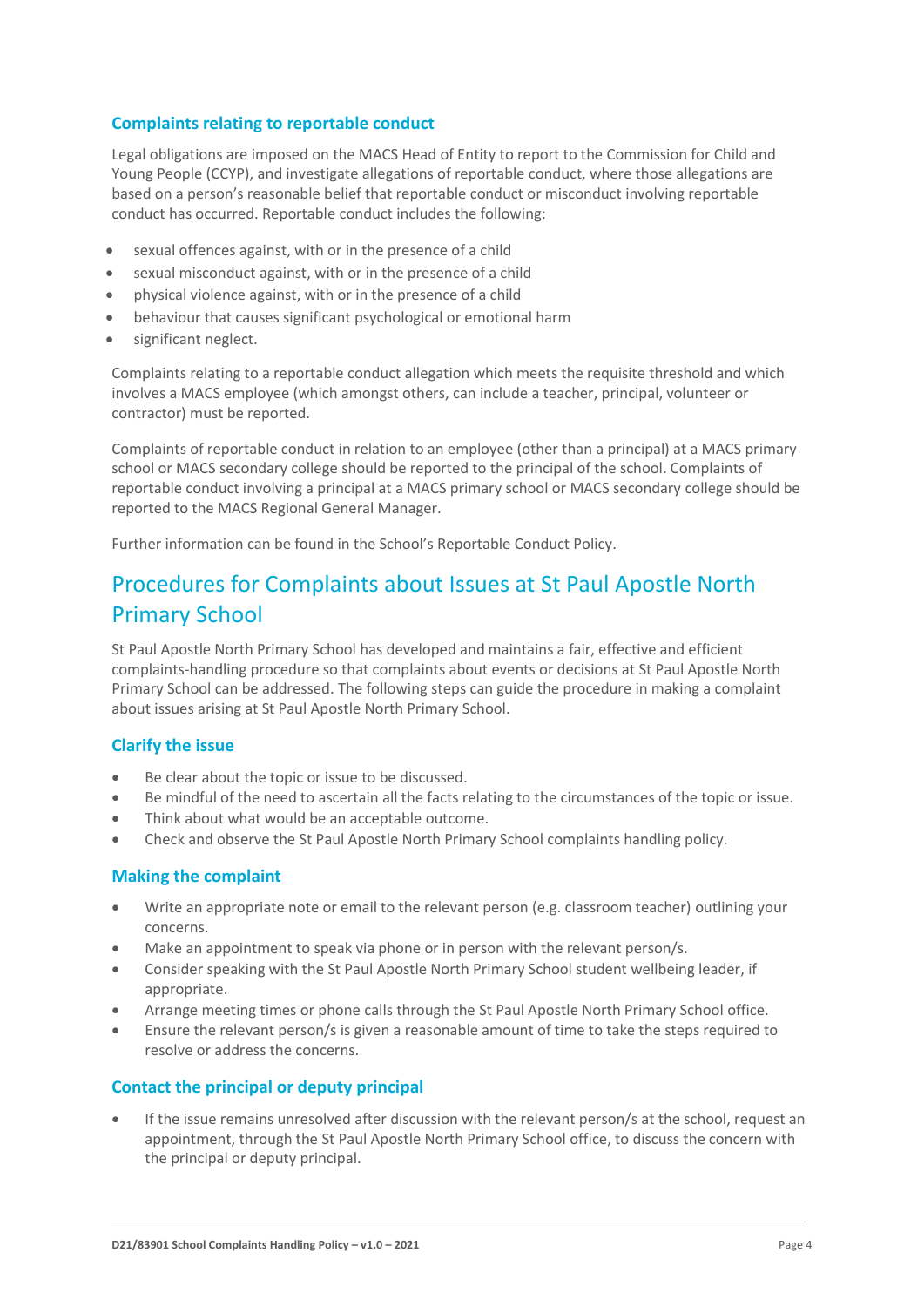The principal may be represented by another senior staff member. If the relevant staff member is going to be present at the meeting, the meeting time is more likely to occur outside classroom hours.

### Expectations of and Information for Parents/Guardians/Carers

In making a complaint, St Paul Apostle North Primary School requests and expects that the complainant will:

- raise the concern or complaint as soon as possible after the issue has arisen
- communicate and respond in ways that are constructive, fair and respectful
- provide complete and factual information about the concern or complaint
- observe confidentiality and a respect for sensitive issues
- act in good faith to achieve an outcome acceptable to all parties
- have realistic and reasonable expectations about possible outcomes/remedies.

If your concern/complaint relates to your child's treatment by another student or students while at St Paul Apostle North Primary School, we expect that you will refer your complaint directly to the school, via your child's class teacher, deputy principal or principal. Under no circumstances should you approach another student in the care of the school to discuss the issue or chastise them. Direct contact with parents to resolve the matter is also discouraged if the complaint pertains to issues or incidents that have arisen at the school.

Parents/guardians/carers making complaints are to be respectful, confidential and courteous. Parents/guardians/carers who are unreasonable, threatening or discourteous can expect their discussions with the principal to be terminated until such time as an alternative discussion time is arranged by the school.

## Process for Dealing with Complaints

The school will record the details of all complaints including the name and contact details of the persons making the complaint. The school will then refer the complaint to the most appropriate person to undertake an inquiry. There will be many occasions that this will be someone other than the principal. The staff member conducting the inquiry may conduct a preliminary inquiry or communicate with the parent to discuss the matter further.

If the scope of the inquiry is beyond the capacity or jurisdiction of the school, the matter will be referred to the MACS Regional General Manager and the parent/guardian/carer will be informed of the referral.

Parents/guardians/carers discussing complaints with the principal may be accompanied by a support person. The support person can be a family member, a friend or a professional with knowledge of the student. Any person acting in a professional capacity on behalf of the parents/guardians/carers must provide their occupational details and full name prior to the meeting being held. It is at the principal's discretion if an external professional is a participating member of any school meeting. The support person may encourage and facilitate sharing of parent/guardian/carer knowledge, perception and issues. The support person should support a positive working relationship between all parties. The support person does not speak on behalf of parents/guardians/carers when discussing complaints with the principal.

Any inquiry conducted by the school will be done so in a timely, efficient and confidential manner, ensuring the fair principles on natural justice are applied for all. Parents/guardians/carers will be provided with an anticipated timeframe for a resolution. The staff member conducting the inquiry will record the details of the inquiry.

Privacy laws may prohibit information being provided to the complainant of any specific action that has been taken in relation to individuals about whom the complaint has been raised.